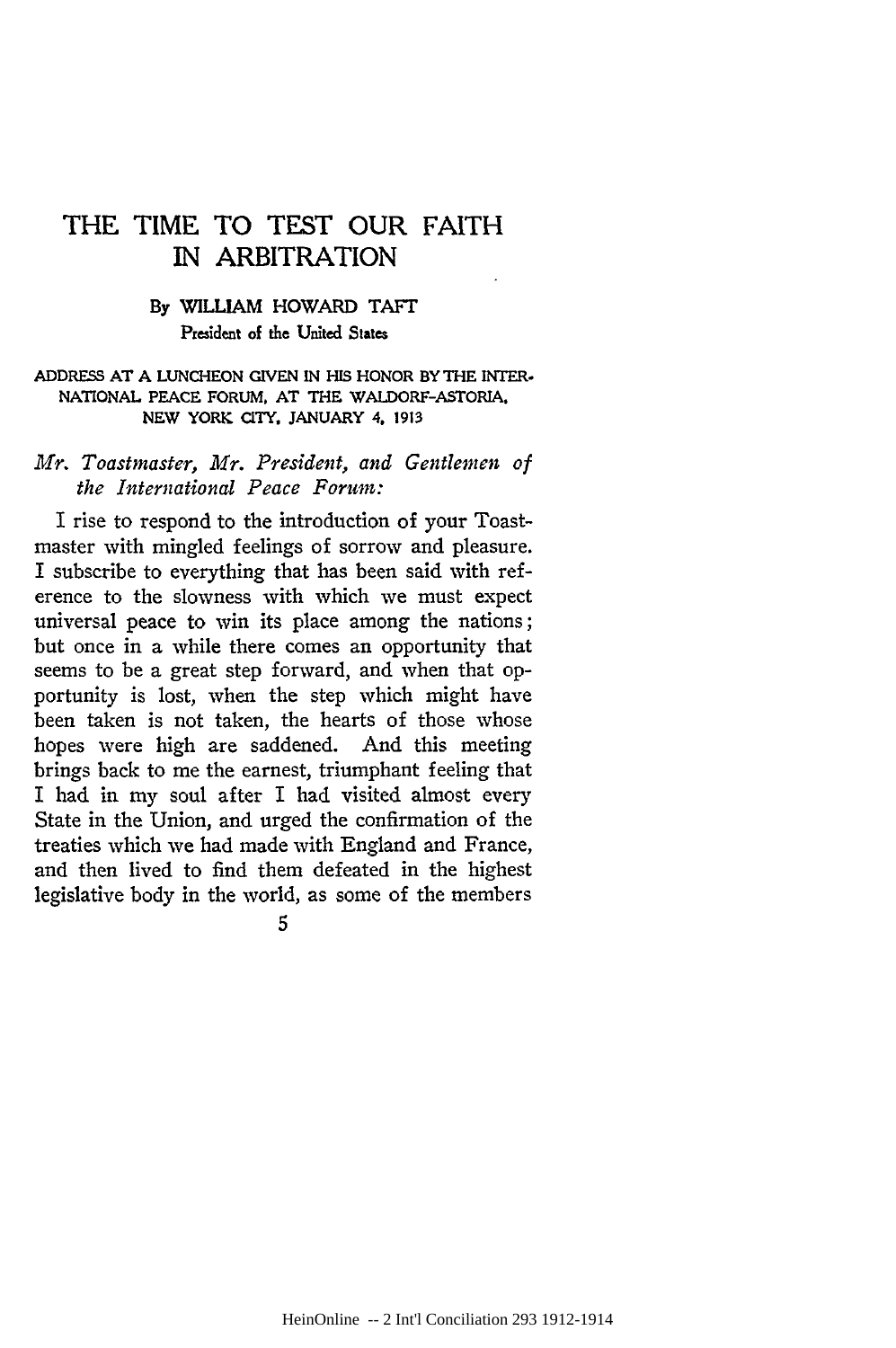of that body are in the habit of calling it. The defeat was more than a mere destruction of our hope as to the progress that might be made by those treaties, because the vote carried with it a proposition which, if established as our constitutional law, relegates the United States to the rear rank of those nations which are to help the cause of universal peace. For the proposition is that the Senate of the United States may not consent with the President of the United States to a treaty that shall bind the United States to arbitrate any general class of questions that may arise in the future, but there must always be a condition that the Senate may subsequently, when the facts arise, determine whether in its discretion the United States ought to arbitrate the issue. Now I say that limitation upon the power of the United States as a Government to bind itself to obligations, to meet questions between nations with arbitration, is an obstruction not only to the progress of the United States but to the progress of the world in the matter of peace, for the reason that the nations of the world look to the United States, and properly look to the United States, as a leader in the matter of establishing peace, because we are so fortunately placed between oceans and without troublesome neighbors that we can go on without fear of consequences to establish a condition in which we shall settle every question by reference to an arbitral tribunal. It is because the nations of the world looked to us to do that that the announcement of the doctrine by the Senate of the United States, that we have no power to make an arrangement of that sort for the future, except as we adopt each particular contract to arbi-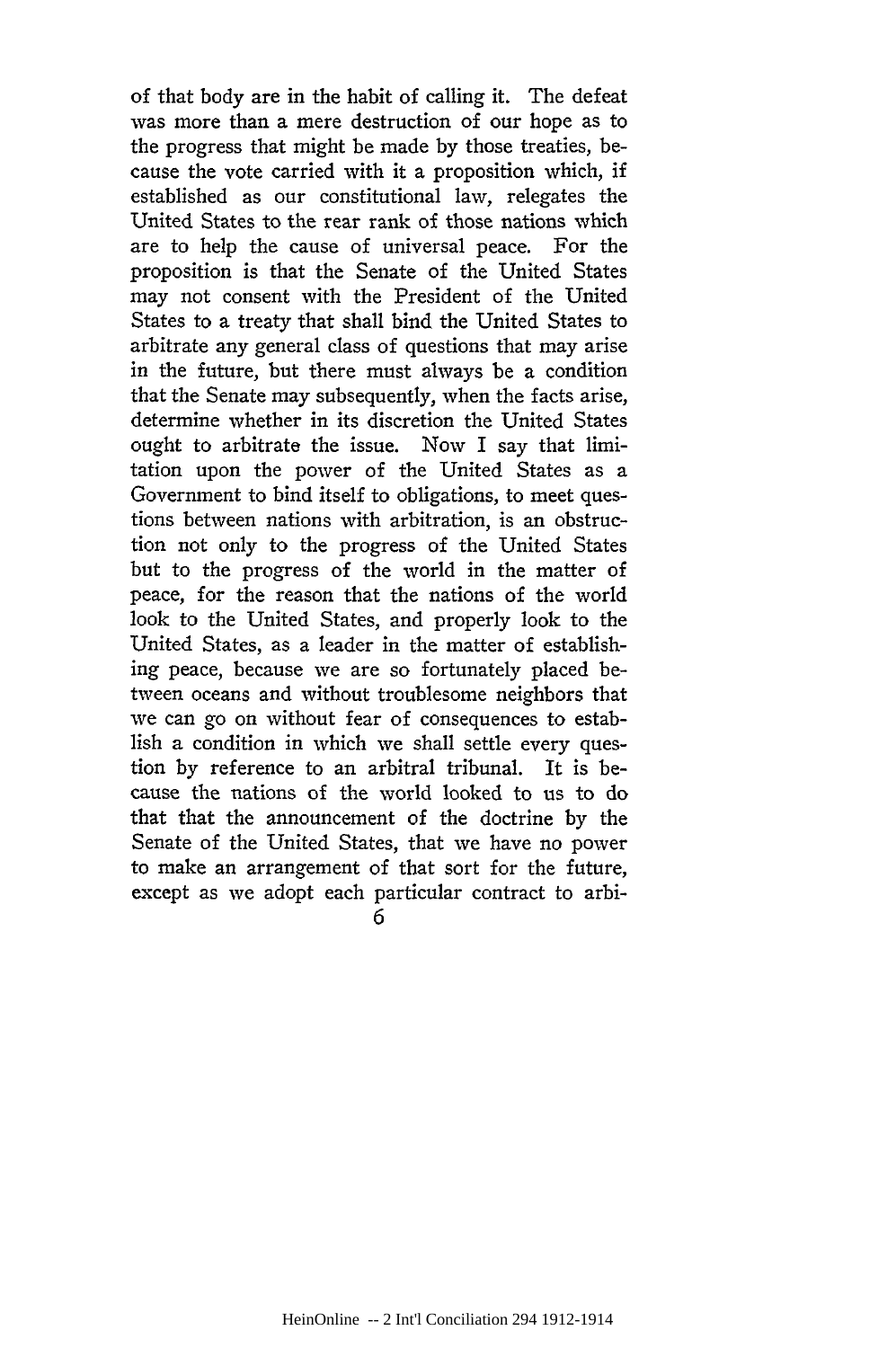trate each particular question, presents to those of us who hope for universal peace so great an obstruction.

## INCONSISTENCY OF **THE** PUBLIC **WITH REGARD TO PEACE**

Now the difficulty about arguing is that when you get before an audience, everybody is in favor of peace. They are all in favor of peace. But when it comes to an election, the issue as to international peace does not play any part at all. The peace part of the political platform does not seem to affect anybody but the peace societies. And when you say to members of the Senate of the United States, "You are reaching a conclusion in which the people do not stand **by** you," they say, "Well, what of that, such an issue never affected a single vote at the election." Now we ought to make it control some votes, so that when a Senator rises in his seat and says, "The Senate has no power to make an obligation of this sort to bind our government to future policy of arbitration," we shall say, "Your constituents differ with you in that regard, and are looking for a Senator who will have a different constitutional view and who will not regard the sacredness of the Senate of the United States against binding itself and the Nation to future arbitration as more important than the attribute of full national sovereignty. If we are a nation at all, we must have power to bind ourselves as a nation to contracts that will not only uplift nations but uplift the world; and if we are to be limited **by** the fact that the Senate of the United States cannot confirm and cannot make a contract of that sort, then we have hobbled ourselves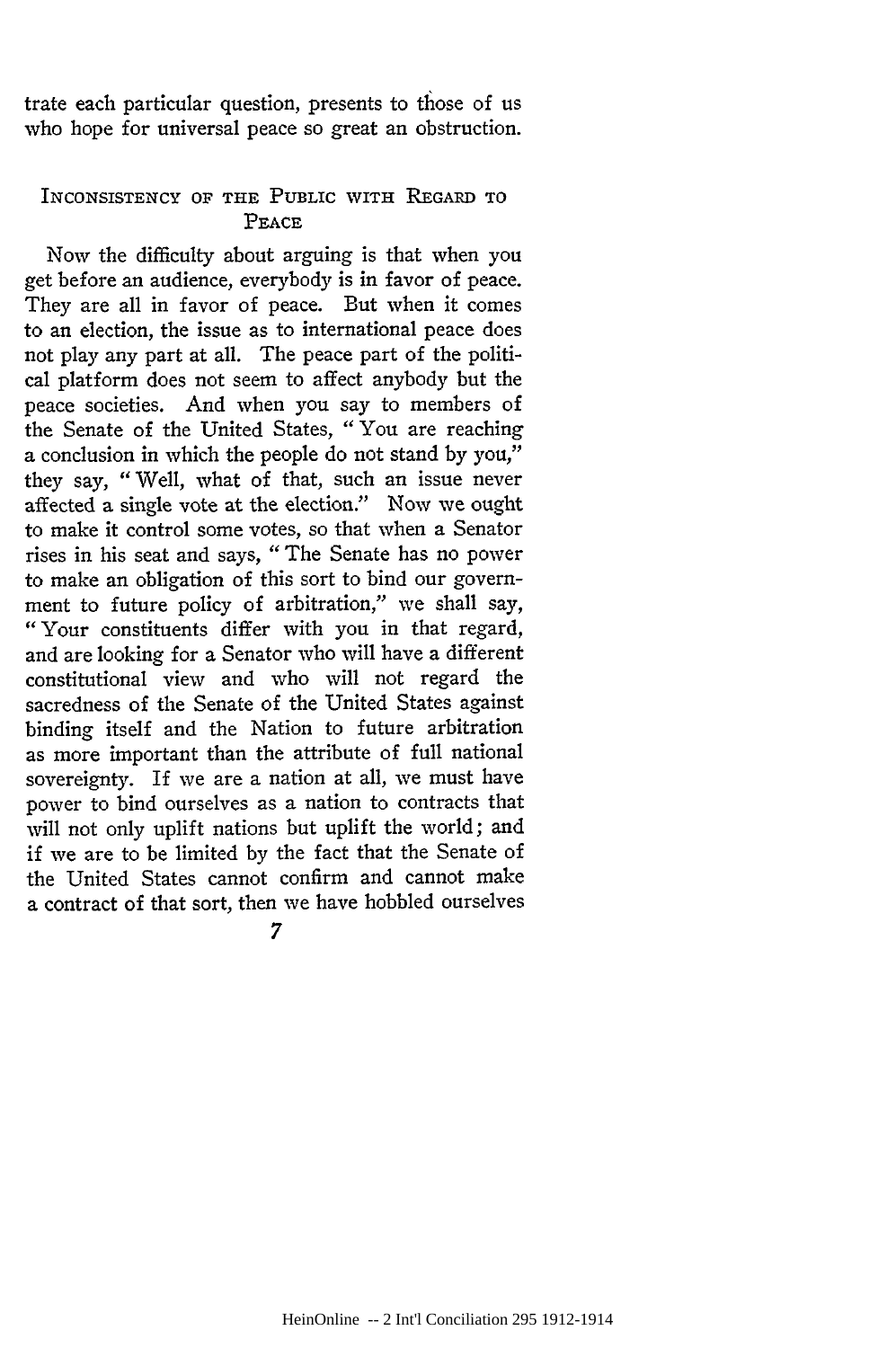and our national sovereignty in the possibility of progress toward a higher and a more Christian civilization.

#### A TEST OF PRINCIPLE

England made a treaty-France did, and there was no doubt about the confirmation by those governments of those treaties. If they could safely do it, why could not the United States? In what respect has it higher responsibilities and more valuable privileges to lose than those great nations as between nations? They may be expected to be as careful in the preservation of their sovereigns, and what may come by way of damage to them by future contracts; but it remains for the gentlemen who have exalted the Senate above everything to find in the Constitution something that prevents them from doing what must be done if the cause of universal peace is to prosper. But they say, "There may arise after you have made a contract some question coming within the described class that you do not want to submit, some question in which you are likely to be beaten, in which you are likely to suffer a great national loss." Well, you cannot make omelets without breaking eggs. You cannot always have a jug-handled arrangement in international agreements. You must expect sometimes to be beaten. A sure thing among gentlemen who bet even is not regarded as the most honorable standard for making bets; and certainly one who would refuse to abide the judgment of a court unless he knew in advance that the Judge was with him, is not the kind of a litigant that we are in the habit of welcoming into courts.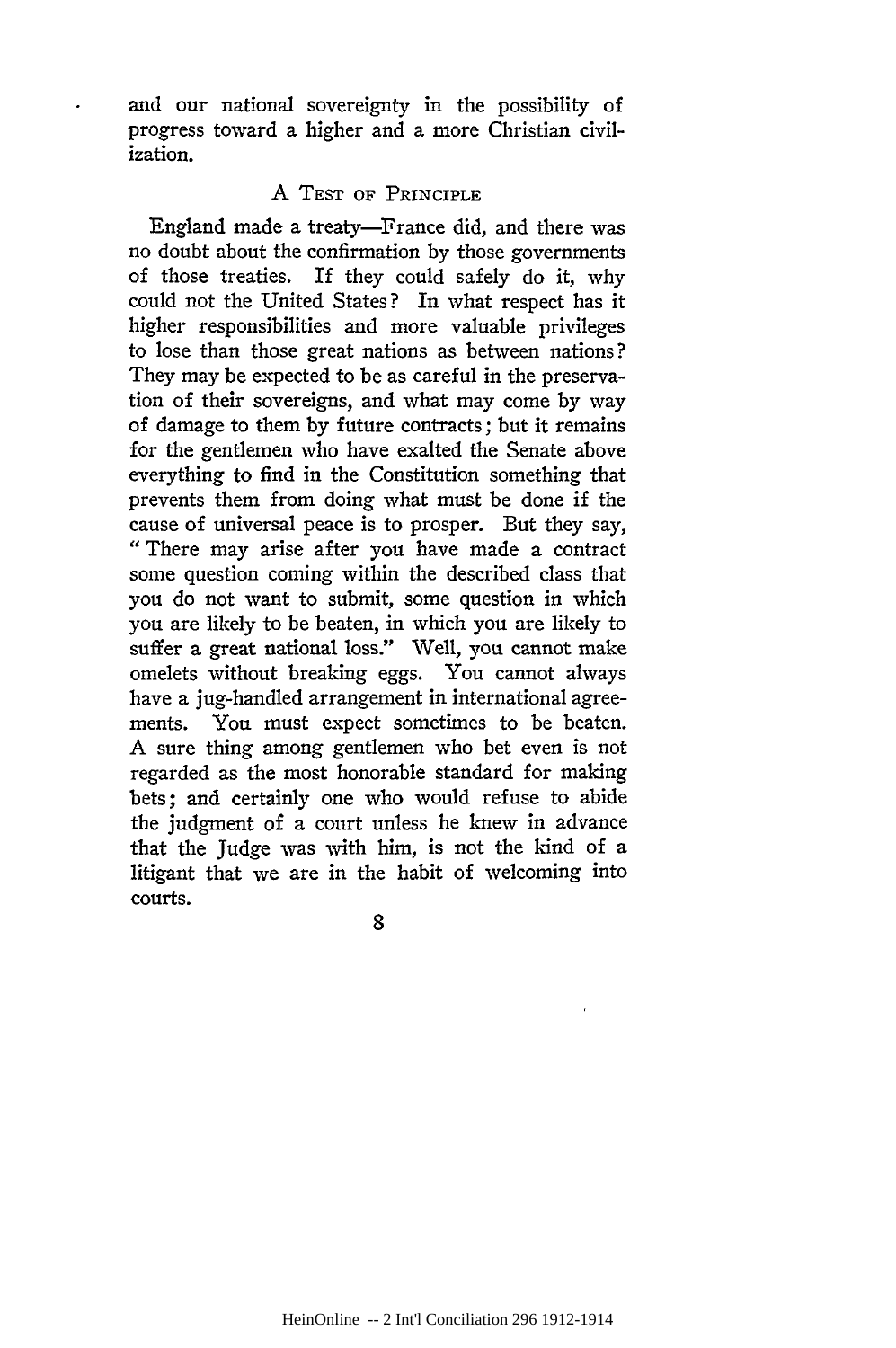### ARBITRATION AND THE PANAMA CANAL

And that leads me to a reference that has been made here with reference to the Panama Canal. My friend, Mr. Clews, differs with me and with the Administration in the construction of that treaty. That is all right. I suppose questions before have arisen as to construction of contracts in which good honest people have been on both sides. Now that presents to me a very significant and useful example with respect to arbitration. A good many people are saying, "Don't arbitrate because you are going to lose. This is our own canal, and while England is making a point of it, England would not fight about it, and, therefore, why give up when you are not likely to get an arbitration that will be satisfactory to you and your view of the construction?" Even if this were correct as to probability of result, which I need not and do not admit, that is just the time when I am in favor of an arbitration. I mean that I have not gone about the country urging arbitration for the purpose of using that as a platform subject to attract the attention and approval of the audience. I hope I was more conscientious in advocating what I did advocate through the country on that head, and when I said to them that we never would have an arbitration that would be effective until we entered into an obligation that brought us into arbitration when we did not think we would win. That is the time that tests your faith in that method of settlement. Now I am willing, and indeed I would be ashamed not to be willing, to arbitrate any question with Great Britain in the construction of a treaty when we reach the exact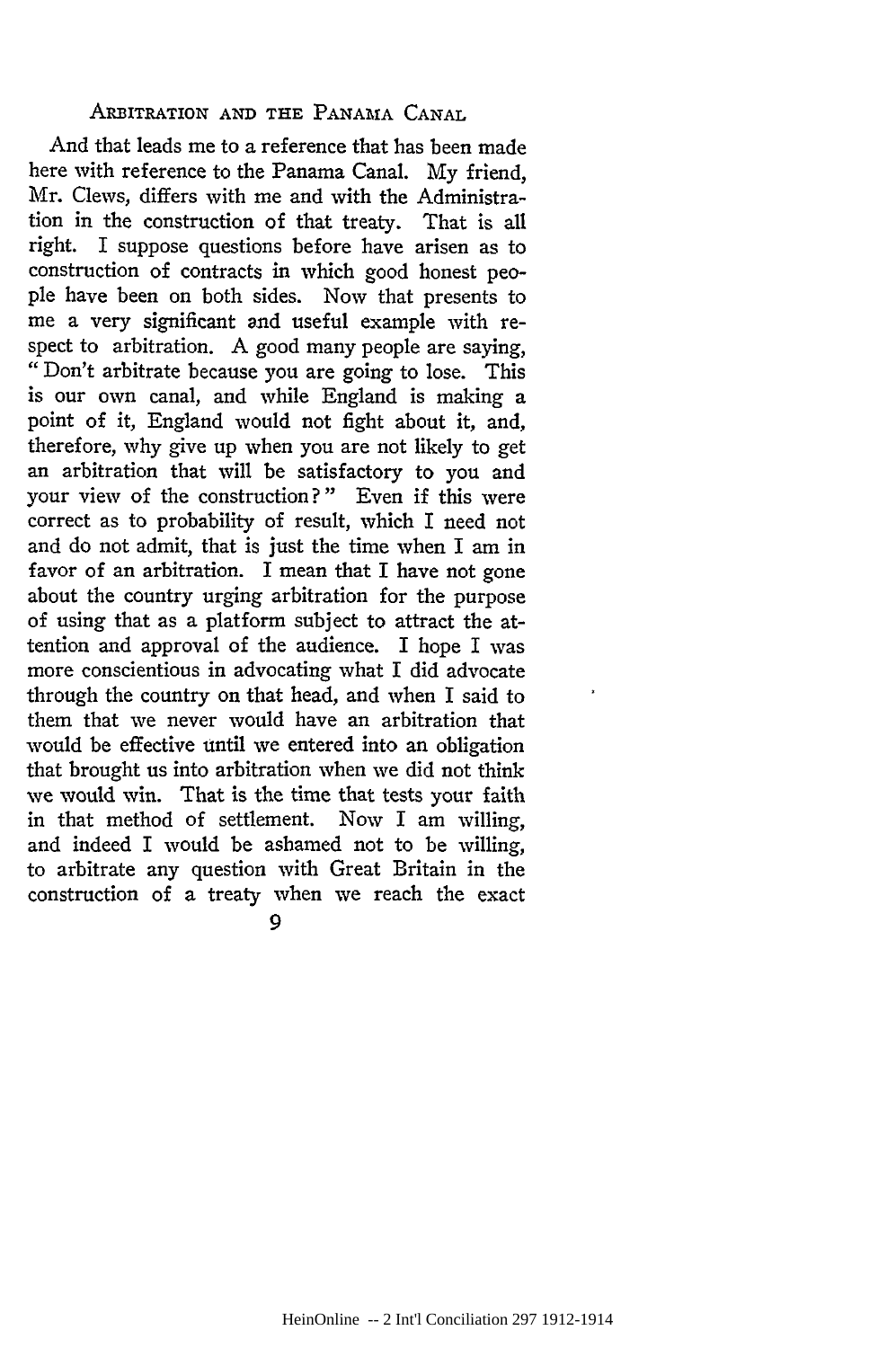issue which there is between the two nations. There need not be any public doubt on that subject so far as this administration is concerned. When there is a difference that cannot be reconciled by a negotiation and adjustment, then we are entirely willing to submit it to an impartial tribunal. I am hopeful that we may get it either to settlement or to submission before the Administration, in which I have the honor to be a dissolving view, shall cease; but it may not be, because these international negotiations move slowly. But I am glad to take this opportunity in this presence to say that if the time comes, there will be no doubt about what I will do in respect to the submission of that question, as far as my power goes, to an impartial tribunal for its settlement, if that is necessary.

## A STEP TOWARD INTERNATIONAL PEACE

I said that I rose with regret, and I have explained to you why. I rise also with pleasure because it is a great pleasure to believe that associations like this continue the feeling in favor of peace, and that, after all, though the defeat of those treaties in the Senate was a great disappointment, the making of them and the agitation with respect to them was a step toward the goal which we all hope to reach. My own idea was that if we could make those treaties, they would form the basis for a treaty with every other nation and the United States, and then between other nations than the United States, and finally, by interlocking and intertwining all the treaties, we might easily then come to the settlement of all international questions by a court of arbitration, a permanent, well-

IO